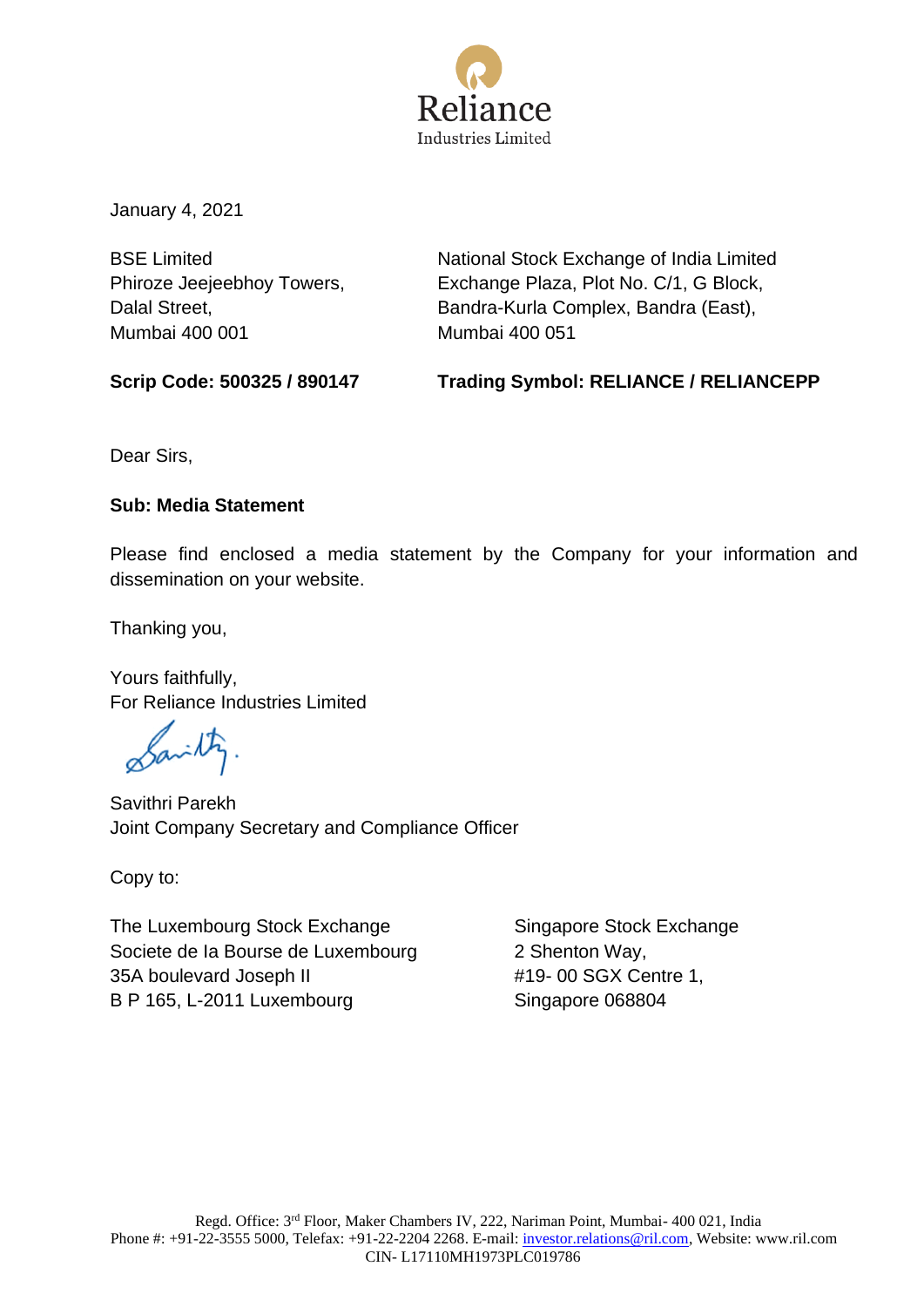

## **Mumbai, 4 th January 2021**

## **MEDIA STATEMENT**

Reliance Industries Limited (RIL), through its subsidiary Reliance Jio Infocomm Limited (RJIL), in a petition mentioned to be filed in the Honourable Punjab and Haryana High Court today, has sought the urgent intervention of Government authorities to bring a complete stop to the illegal acts of vandalism by miscreants. These acts of violence have endangered the lives of thousands of its employees and caused damage and disruption to the vital communications infrastructure, sales and service outlets run by its subsidiaries in the two states.

The miscreants indulging in vandalism have been instigated and aided by vested interests and our business rivals. Taking advantage of the ongoing farmers' agitation near the national capital, these vested interests have launched an incessant, malicious and motivated vilification campaign against Reliance, which has absolutely no basis in truth.

The falsehood of the campaign becomes crystal clear from the following irrefutable facts, which we have placed before the Honourable High Court. These facts establish that Reliance has nothing whatsoever to do with the three farm laws currently debated in the country, and in no way benefits from them. As such, the sole nefarious purpose of linking the name of Reliance to these laws is to harm our businesses and damage our reputation.

- 1. Reliance Retail Limited (RRL), Reliance Jio Infocomm Limited (RJIL), or any other affiliate of our parent company, i.e., Reliance Industries Limited have not done any "**corporate**" or "**contract**" **farming** in the past, and have absolutely **no plans** to enter this business.
- 2. Neither Reliance nor any of our subsidiaries has purchased any agricultural land, **directly or indirectly**, in Punjab/Haryana or anywhere else in India, for the purpose of "corporate" or "contract" farming. We have **absolutely no plans to do so.**
- 3. Reliance Retail is an unmatched leader in organised retail business in India. It retails products of all categories including food grains and staples, fruits and vegetables, items of daily use, apparels, medicines, electronic products of various brands belonging to independent manufacturers and suppliers in the country. It does not purchase any food grains directly from farmers. **It has never entered into long-term procurement contracts to gain unfair advantage over farmers or sought that its suppliers buy from farmers at less than remunerative prices, nor will it ever do so.**
- 4. We at Reliance have immense gratitude and the greatest respect for India's kisans, who are the 'ANNA DATA' of 1.3 billion Indians. Reliance and its affiliates are committed to doing everything to enrich and empower them. As customers of their services, **we believe in building a strong and equal partnership with Indian farmers on the basis of shared prosperity, inclusive development and an equitable New India.**

| <b>Registered Office:</b>     | <b>Corporate Communications</b>      | Telephone         | $\div$ (+91 22) 2278 5000 |
|-------------------------------|--------------------------------------|-------------------|---------------------------|
| Maker Chambers IV             | Maker Chambers IVTelefax             | <b>Contractor</b> | $(+91 22) 2278 5185$      |
| 3rd Floor, 222, Nariman Point | 9 <sup>th</sup> Floor, Nariman Point | Internet          | $:$ www.ril.com           |
| Mumbai 400 021. India         | Mumbai 400 021. India                | CIN.              | : L17110MH1973PLC019786   |